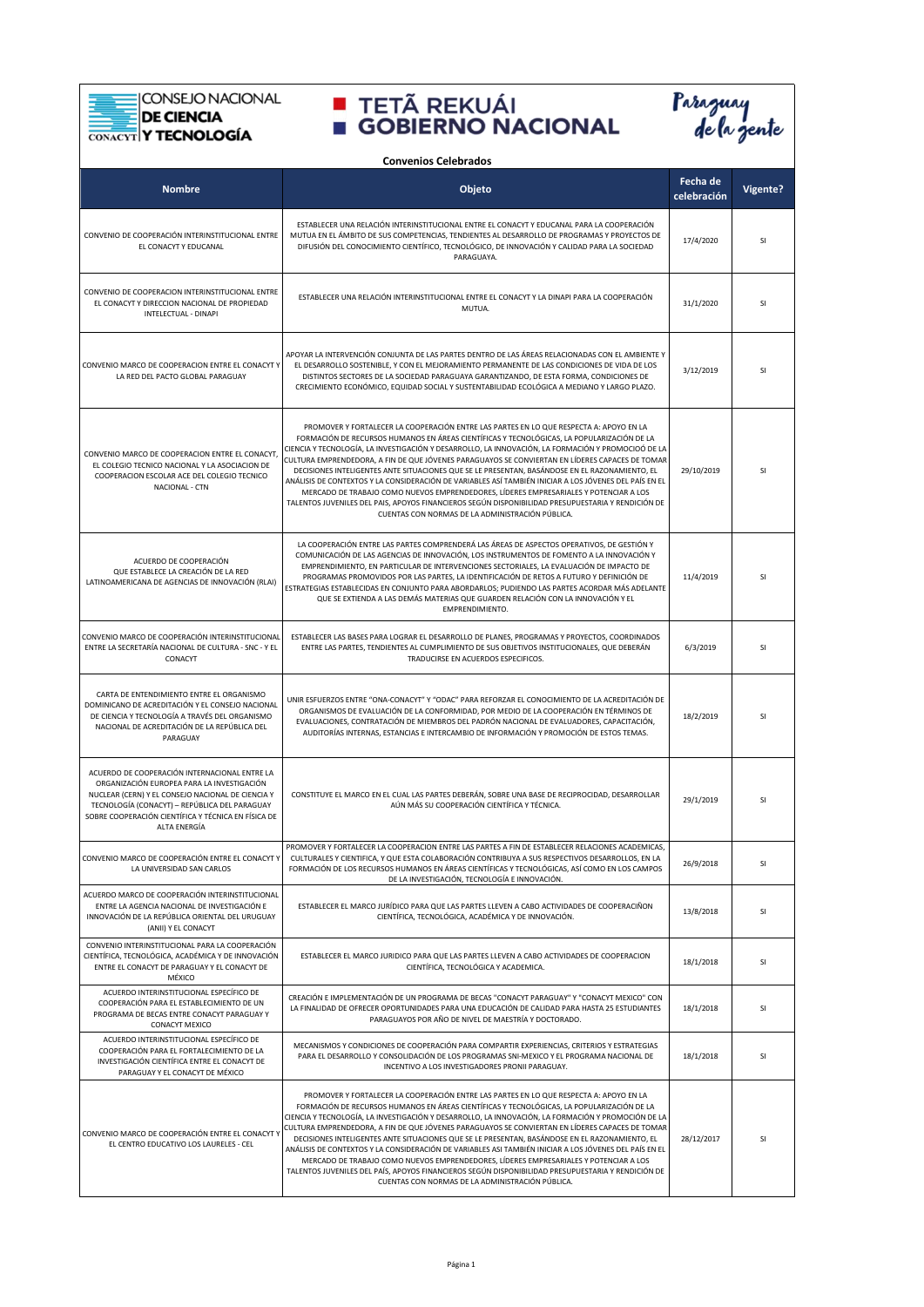**CONSEJO NACIONAL** ⋿

#### DE CIENCIA

Ē



| <b>Convenios Celebrados</b>                                                                                                                                                               |                                                                                                                                                                                                                                                                                                                                                                                                                                                                                                                                                                                                                                                                                                                                                                                                                                                               |                         |                 |
|-------------------------------------------------------------------------------------------------------------------------------------------------------------------------------------------|---------------------------------------------------------------------------------------------------------------------------------------------------------------------------------------------------------------------------------------------------------------------------------------------------------------------------------------------------------------------------------------------------------------------------------------------------------------------------------------------------------------------------------------------------------------------------------------------------------------------------------------------------------------------------------------------------------------------------------------------------------------------------------------------------------------------------------------------------------------|-------------------------|-----------------|
| <b>Nombre</b>                                                                                                                                                                             | Objeto                                                                                                                                                                                                                                                                                                                                                                                                                                                                                                                                                                                                                                                                                                                                                                                                                                                        | Fecha de<br>celebración | <b>Vigente?</b> |
| CONVENIO MARCO DE COOPERACIÓN ENTRE EL CONACYT Y<br>FUNDACIÓN ALDA                                                                                                                        | PROMOVER Y FORTALECER LA COOPERACIÓN ENTRE LAS PARTES, A FIN DE ESTABLECER RELACIONES ACADÉMICAS,<br>CULTURALES Y CIENTÍFICAS, Y QUE ESTA COLABORACIÓN CONTRIBUYA A SUS RESPECTIVOS DESARROLLOS, EN LA<br>FORMACIÓN EN ÁREAS CIENTÍFICAS Y TECNOLÓGICAS, ASÍ COMO EN LOS CAMPOS DE LA INVESTIGACIÓN,<br>TECNOLOGÍA E INNOVACIÓN.                                                                                                                                                                                                                                                                                                                                                                                                                                                                                                                              | 6/12/2017               | SI              |
| CONVENIO MARCO DE COOPERACIÓN ENTRE EL CONACYT Y<br>EL COLEGIO PRIVADO NUESTRA SEÑORA DE SCHOENSTATT                                                                                      | PROMOVER Y FORTALECER LA COOPERACIÓN ENTRE LAS PARTES EN LO QUE RESPECTA A: APOYO EN LA<br>FORMACIÓN DE RECURSOS HUMANOS EN ÁREAS CIENTÍFICAS Y TECNOLÓGICAS, LA POPULARIZACIÓN DE LA<br>CIENCIA Y TECNOLOGÍA, LA INVESTIGACIÓN Y DESARROLLO, LA INNOVACIÓN, LA FORMACIÓN Y PROMOCIÓN DE LA<br>CULTURA EMPRENDEDORA, A FIN DE QUE JÓVENES PARAGUAYOS SE CONVIERTAN EN LÍDERES CAPACES DE TOMAR<br>DECISIONES INTELIGENTES ANTE SITUACIONES QUE SE LE PRESENTAN, BASÁNDOSE EN EL RAZONAMIENTO, EL<br>ANÁLISIS DE CONTEXTOS Y LA CONSIDERACIÓN DE VARIABLES ASI TAMBIÉN INICIAR A LOS JÓVENES DEL PAÍS EN EL<br>MERCADO DE TRABAJO COMO NUEVOS EMPRENDEDORES, LÍDERES EMPRESARIALES Y POTENCIAR A LOS<br>TALENTOS JUVENILES DEL PAÍS, APOYOS FINANCIEROS SEGÚN DISPONIBILIDAD PRESUPUESTARIA Y RENDICIÓN DE<br>CUENTAS CON NORMAS DE LA ADMINISTRACIÓN PÚBLICA. | 27/11/2017              | SI              |
| CONVENIO MARCO DE COOPERACIÓN INTERINSTITUCIONAL<br>ENTRE EL CONACYT Y KOGA IMPACT LAB                                                                                                    | PARA LA COOPERACIÓN MUTUA EN EL ÁMBITO DE COMPETENCIA DE AMBAS INSTITUCIONES, TENDIENTE A LA<br>COLABORACIÓN PARA EL DESARROLLO DE LAS POLÍTICAS PÚBLICAS DESTINADAS A PROMOVER LA INVESTIGACIÓN<br>CIENTÍFICA Y TECNOLÓGICA, LA GENERACIÓN, DIFUSIÓN Y TRANSFERENCIA DEL CONOCIMIENTO, LA INVENCIÓN, LA<br>INNOVACIÓN, LA EDUCACIÓN CIENTÍFICA Y TECNOLÓGICA, EL DESARROLLO DE TECNOLOGÍAS NACIONALES Y LA<br>GESTIÓN EN MATERIA DE CIENCIA, TECNOLOGÍA E INNOVACIÓN.                                                                                                                                                                                                                                                                                                                                                                                        | 21/11/2017              | SI              |
| CONVENIO MARCO DE COOPERACIÓN ENTRE EL CONSEJO<br>NACIONAL DE CIENCIA Y TECNOLOGÍA, Y EL COLEGIO SANTO<br>TOMAS Y LA FUNDACIÓN SANTO TOMÁS APÓSTOL DE<br>PARAGUARI                        | PROMOVER Y FORTALECER LA COOPERACIÓN ENTRE LAS PARTES, EN LO QUE RESPECTA A: APOYO A LA<br>POPULARIZACIÓN DE LA CIENCIA Y LA TECNOLOGÍA; LA INVESTIGACIÓN Y EL DESARROLLO; LA INNOVACIÓN; LA<br>FORMACIÓN Y PROMOCIÓN DE LA CULTURA EMPRENDEDORA; A FIN DE QUE JÓVENES PARAGUAYOS SE<br>CONVIERTAN EN LÍDERES CAPACES DE TOMAR DECISIONES INTELIGENTES ANTE SITUACIONES QUE SE LES<br>PRESENTAN, BASÁNDOSE EN EL RAZONAMIENTO, EN EL ANÁLISIS DE CONTEXTOS Y LA CONSIDERACIÓN DE<br>VARIABLES ASÍ TAMBIÉN POTENCIAR A TALENTOS JUVENILES DEL PAÍS; APOYOS FINANCIEROS SEGÚN<br>DISPONIBILIDAD PRESUPUESTARIA Y RENDICIÓN DE CUENTAS CON NORMAS DE LA ADMINISTRACIÓN PÚBLICA.                                                                                                                                                                                  | 20/11/2017              | SI              |
| CONVENIO MARCO DE COOPERACIÓN ENTRE EL CONSEJO<br>NACIONAL DE CIENCIA Y TECNOLOGÍA, Y EL COLEGIO<br>PRIVADO SUBVENCIONADO BEATO LUIS GUANELLA DE LA<br>ASOCIACIÓN OBRA DON GUANELLA       | PROMOVER Y FORTALECER LA COOPERACIÓN ENTRE LAS PARTES EN LO QUE RESPECTA A: APOYO EN LA<br>FORMACIÓN DE RECURSOS HUMANOS EN ÁREAS CIENTÍFICAS Y TECNOLÓGICAS, LA POPULARIZACIÓN DE LA<br>CIENCIA Y TECNOLOGÍA, LA INVESTIGACIÓN Y DESARROLLO, LA INNOVACIÓN, LA FORMACIÓN Y PROMOCIÓN DE LA<br>CULTURA EMPRENDEDORA, A FIN DE QUE JÓVENES PARAGUAYOS SE CONVIERTAN EN LÍDERES CAPACES DE TOMAR<br>DECISIONES INTELIGENTES ANTE SITUACIONES QUE SE LE PRESENTAN, BASÁNDOSE EN EL RAZONAMIENTO, EL<br>ANÁLISIS DE CONTEXTOS Y LA CONSIDERACIÓN DE VARIABLES ASÍ TAMBIÉN INICIAR A LOS JÓVENES DEL PAÍS EN EL<br>MERCADO DE TRABAJO COMO NUEVOS EMPRENDEDORES, LÍDERES EMPRESARIALES Y POTENCIAR A LOS<br>TALENTOS JUVENILES DEL PAÍS, APOYOS FINANCIEROS SEGÚN DISPONIBILIDAD PRESUPUESTARIA Y RENDICIÓN DE<br>CUENTAS CON NORMAS DE LA ADMINISTRACIÓN PÚBLICA. | 17/11/2017              | SI              |
| CONVENIO MARCO DE COOPERACIÓN ENTRE EL CONACYT Y<br>LA SECRETARÍA DE DEFENSA DEL CONSUMIDOR Y EL<br>USUARIO - SEDECO                                                                      | PROMOVER Y FORTALECER LA COOPERACIÓN ENTRE LAS PARTES A FIN DE ESTABLECER RELACIONES<br>ACADÉMICAS, CULTURALES Y CIENTÍFICA, Y QUE ESTA COLABORACIÓN CONTRIBUYA A SUS RESPECTIVOS<br>DESARROLLOS, EN LA FORMACIÓN DE LOS RECURSOS HUMANOS EN ÁREAS CIENTÍFICAS Y<br>TECNOLÓGICAS, ASÍ COMO EN LOS CAMPOS DE LA INVESTIGACIÓN, TECNOLOGÍA E INNOVACIÓN.                                                                                                                                                                                                                                                                                                                                                                                                                                                                                                        | 17/11/2017              | SI              |
| CONVENIO MARCO DE COOPERACIÓN INTERINSTITUCIONAL<br>ENTRE EL CONACYT Y EL MINISTERIO DE RELACIONES<br><b>EXTERIORES - MRE</b>                                                             | PROMOVER Y FORTALECER LA COOPERACIÓN ENTRE LAS PARTES PRINCIPALMENTE EN LA FORMACIÓN DE<br>RECURSOS HUMANOS EN ÁREAS CIENTÍFICAS Y TECNOLÓGICAS, DIFUSIÓN DE LA CIENCIA Y LA TECNOLOGÍA, LA<br>INVESTIGACIÓN Y DESARROLLO, LA INNOVACIÓN, LA FORMACIÓN Y PROMOCIÓN DE LA CULTURA<br>EMPRENDEDORA, ASÍ COMO LA REALIZACIÓN Y PROMOCIÓN DE PROYECTOS CONJUNTOS EN ÁREAS DE INTERÉS<br>COMÚN.                                                                                                                                                                                                                                                                                                                                                                                                                                                                    | 22/9/2017               | SI              |
| CONVENIO MARCO DE COOPERACIÓN ENTRE EL CONACYT Y<br>LA UNIVERSIDAD AMERICANA                                                                                                              | PROMOVER Y FORTALECER LA COOPERACIÓN ENTRE LAS PARTES A FIN DE ESTABLECER RELACIONES ACADÉMICAS<br>CULTURALES Y CIENTÍFICAS, Y QUE ESTA COLABORACIÓN CONTRIBUYA A SUS RESPECTIVOS DESARROLLOS, EN LA<br>FORMACIÓN DE LOS RECURSOS HUMANOS EN AREAS CIENTÍFICAS Y TECNOLÓGICAS, ASÍ COMO EN LOS CAMPOS<br>DE LA INVESTIGACIÓN, TECNOLOGÍA E INNOVACIÓN.                                                                                                                                                                                                                                                                                                                                                                                                                                                                                                        | 3/8/2017                | SI              |
| CONVENIO MARCO DE COOPERACIÓN ENTRE EL CONACYT<br>EL INSTITUTO DE CIENCIAS SOCIALES PARAGUAY - ICSO                                                                                       | PROMOVER Y FORTALECER LA COOPERACIÓN ENTRE LAS PARTES A FIN DE ESTABLECER RELACIONES ACADÉMICAS,<br>CULTURALES Y CIENTÍFICAS, Y QUE ESTA COLABORACIÓN CONTRIBUYA A SUS RESPECTIVOS DESARROLLOS, EN LA<br>FORMACIÓN DE LOS RECURSOS HUMANOS EN ÁREAS CIENTÍFICAS Y TECNOLÓGICAS, ASÍ COMO EN LOS CAMPOS<br>DE LA INVESTIGACIÓN, TECNOLOGÍA E INNOVACIÓN                                                                                                                                                                                                                                                                                                                                                                                                                                                                                                        | 30/6/2017               | SI              |
| CONVENIO MARCO DE COOPERACIÓN ENTRE EL CONACYT Y<br>LA UNIVERSIDAD NACIONAL DE CAAGUAZÚ                                                                                                   | PROMOVER Y FORTALECER LA COOPERACIÓN ENTRE LAS PARTES, A FIN DE ESTABLECER RELACIONES ACADÉMICAS<br>CULTURALES Y CIENTÍFICAS, Y QUE ESTA COLABORACIÓN CONTRIBUYA A SUS RESPECTIVOS DESARROLLOS, EN LA<br>FORMACIÓN DE LOS RECURSOS HUMANOS EN ÁREAS CIENTÍFICAS Y TECNOLÓGICAS, ASÍ COMO EN LOS CAMPOS<br>DE LA INVESTIGACIÓN, TECNOLOGÍA E INNOVACIÓN.                                                                                                                                                                                                                                                                                                                                                                                                                                                                                                       | 27/6/2017               | SI              |
| CONVENIO MARCO DE COOPERACIÓN ENTRE EL CONACYT Y<br>LA UNIVERSIDAD AUTÓNOMA DE ASUNCIÓN - UAA                                                                                             | PROMOVER Y FORTALECER LA COOPERACIÓN ENTRE LAS PARTES, A FIN DE ESTABLECER RELACIONES ACADÉMICAS,<br>CULTURALES Y CIENTÍFICAS, Y QUE ESTA COLABORACIÓN CONTRIBUYA A SUS RESPECTIVOS DESARROLLOS, EN LA<br>FORMACIÓN DE LOS RECURSOS HUMANOS EN ÁREAS CIENTÍFICAS Y TECNOLÓGICAS, ASÍ COMO EN LOS CAMPOS<br>DE LA INVESTIGACIÓN, TECNOLOGÍA E INNOVACIÓN.                                                                                                                                                                                                                                                                                                                                                                                                                                                                                                      | 18/5/2017               | SI              |
| CONVENIO MARCO DE COOPERACIÓN INTERINSTITUCIONAL<br>ENTRE LA SECRETARÍA NACIONAL DE TECNOLOGÍAS DE LA<br>INFORMACIÓN Y COMUNICACIÓN (SENATICS) Y EL<br>CONACYT                            | ESTABLECER UNA RELACIÓN INTERINSTITUCIONAL ENTRE LAS PARTES, PARA LA COOPERACIÓN MUTUA EN EL<br>ÁMBITO DE COMPETENCIA DE AMBAS INSTITUCIONES, TENDIENTE AL DESARROLLO DE LAS POLÍTICAS PÚBLICAS<br>DESTINADAS A PROMOVER, COORDINAR Y EJECUTAR PLANES, PROGRAMAS, PROYECTOS TECNOLÓGICOS Y<br>LINEAMIENTOS QUE COLABOREN A NIVEL NACIONAL, APUNTANDO A PROMOVER INICIATIVAS QUE PERMITAN<br>LLEVAR ADELANTE UN PROCESO DE INCORPORACIÓN PAULATINA Y PROGRESIVA DE LAS TECNOLOGÍAS DE LA<br>INFORMACIÓN Y COMUNICACIÓN (TICS) EN LA GESTIÓN PÚBLICA, PARA UNA ADMINISTRACIÓN MÁS EFICIENTE,<br>TRANSPARENTE Y EFICAZ DE LOS RECURSOS PÚBLICOS, MEJORANDO SERVICIOS QUE ELEVEN LA IMAGEN DEL PAÍS<br>FOMENTANDO EL CRECIMIENTO ECONÓMICO NACIONAL.                                                                                                              | 28/4/2017               | SI              |
| CONVENIO MARCO DE COOPERACIÓN ENTRE EL CONACYT<br>EL COLEGIO NACIONAL EMD DR FERNANDO DE LA MORA Y<br>LA ASOCIACIÓN DE COOPERACIÓN ESCOLAR COLEGIO<br>NACIONAL EMD DR FERNANDO DE LA MORA | PROMOVER Y FORTALECER LA COOPERACIÓN ENTRE LAS PARTES EN LO QUE RESPECTA A: APOYO EN LA<br>FORMACIÓN DE RECURSOS HUMANOS EN ÁREAS CIENTÍFICAS Y TECNOLÓGICAS, LA POPULARIZACIÓN DE LA<br>CIENCIA Y TECNOLOGÍA, LA INVESTIGACIÓN Y DESARROLLO, LA INNOVACIÓN, LA FORMACIÓN Y PROMOCIÓN DE LA<br>CULTURA EMPRENDEDORA, A FIN DE QUE JÓVENES PARAGUAYOS SE CONVIERTAN EN LÍDERES CAPACES DE TOMAR<br>DECISIONES INTELIGENTES ANTE SITUACIONES QUE SE LE PRESENTAN, BASÁNDOSE EN EL RAZONAMIENTO, EL<br>ANÁLISIS DE CONTEXTOS Y LA CONSIDERACIÓN DE VARIABLES ASÍ TAMBIÉN INICIAR A LOS JÓVENES DEL PAÍS EN EL<br>MERCADO DE TRABAJO COMO NUEVOS EMPRENDEDORES, LÍDERES EMPRESARIALES Y POTENCIAR A LOS<br>TALENTOS JUVENILES DEL PAÍS, APOYOS FINANCIEROS SEGÚN DISPONIBILIDAD PRESUPUESTARIA Y RENDICIÓN DE<br>CUENTAS CON NORMAS DE LA ADMINISTRACIÓN PÚBLICA. | 3/4/2017                | SI              |
| MEMORANDO DE ENTENDIMIENTO ENTRE EL CONSEJO<br>NACIONAL DE CIENCIA Y TECNOLOGÍA Y EL PROGRAMA<br>IBEROAMERICANO DE CIENCIA Y TECNOLOGÍA PARA EL<br>DESARROLLO (CYTED)                     | FOMENTAR Y FORTALECER DIVERSOS INSTRUMENTOS DE COOPERACIÓN QUE MOVILICEN INVESTIGADORES<br>EXPERTOS IBEROAMERICANOS Y EMPRESARIOS, ESTABLECIENDO INTERCAMBIOS ENTRE LOS ACTORES DE LOS<br>PAÍSES PARA FORTALECER LA CAPACITACIÓN, TRANSFERENCIA DE CONOCIMIENTOS Y LA GENERACIÓN DE<br>PROYECTOS CONJUNTOS DE INVESTIGACIÓN.                                                                                                                                                                                                                                                                                                                                                                                                                                                                                                                                  | 2/12/2016               | SI              |
| CONVENIO MARCO DE COOPERACIÓN ENTRE EL CONACYT Y<br>LA UNIVERSIDAD CATÓLICA NUESTRA SEÑORA DE LA<br>ASUNCIÓN - UCA                                                                        | PROMOVER Y FORTALECER LA COOPERACIÓN ENTRE LAS PARTES, EN LO QUE RESPECTA AL APOYO EN LA<br>FORMACIÓN DE LOS RECURSOS HUMANOS EN ÁREAS CIENTÍFICA Y TECNOLÓGICAS, A LA POPULARIZACIÓN DE LA<br>CIENCIA Y LA TECNOLOGÍA, A LA INVESTIGACIÓN Y DESARROLLO, A LA INNOVACIÓN, Y A LA DIVULGACIÓN, LA<br>FORMACIÓN Y LA PROMOCIÓN DE LA CULTURA EMPRENDEDORA, A FIN DE INICIAR A LOS JÓVENES DEL PA'S EN EL<br>MERCADO DE TRABAJO COMO EMPRENDEDORES Y LÍDERES EMPRESARIALES.                                                                                                                                                                                                                                                                                                                                                                                      | 27/10/2016              | SI              |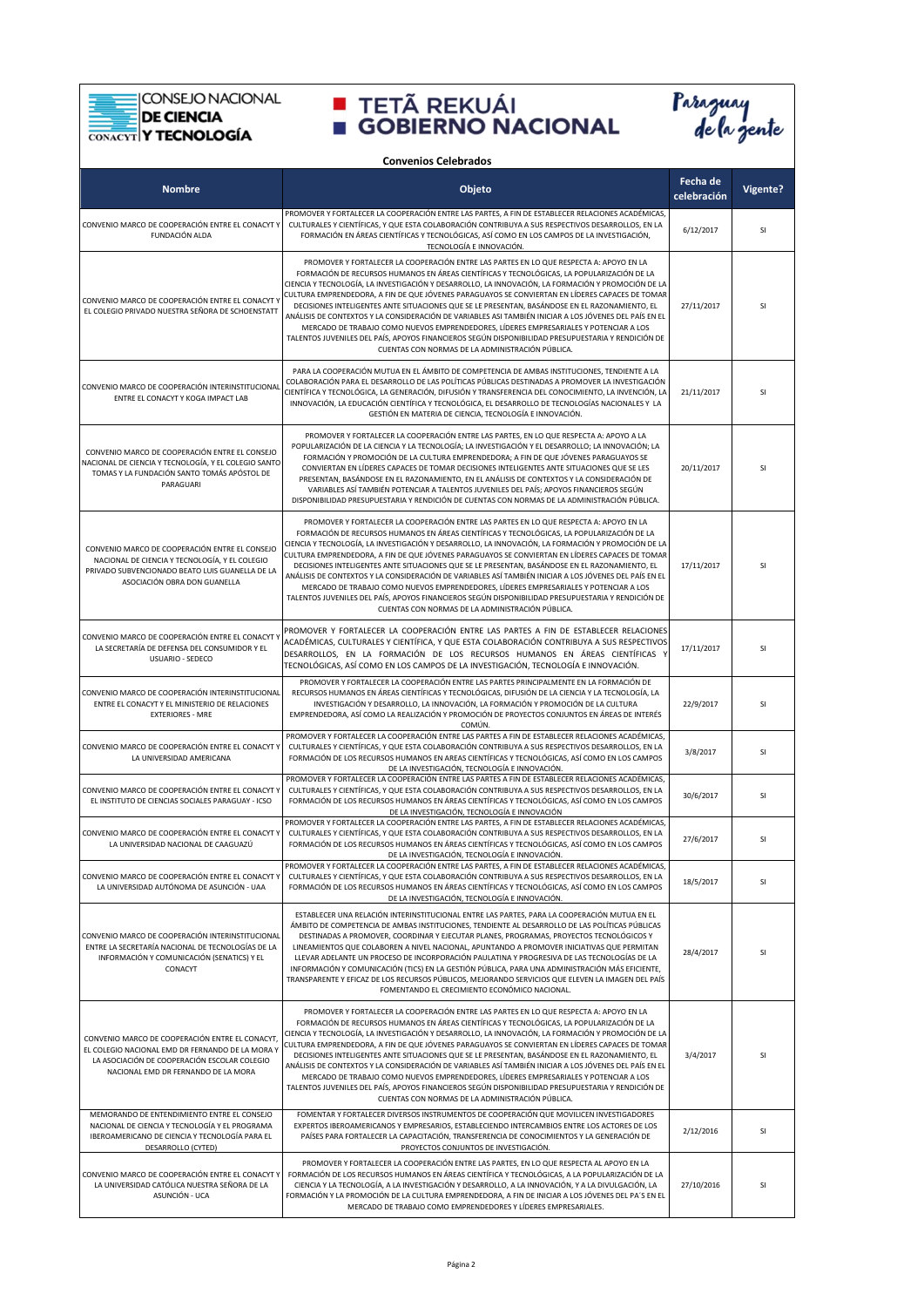**CONSEJO NACIONAL** Ξ

#### DE CIENCIA

Ē



|                                                                                                                                                                                                                                    | <b>Convenios Celebrados</b>                                                                                                                                                                                                                                                                                                                                                                                                                                                                                                                                                                                                                                                                                                                                                                                                                                   |                         |           |
|------------------------------------------------------------------------------------------------------------------------------------------------------------------------------------------------------------------------------------|---------------------------------------------------------------------------------------------------------------------------------------------------------------------------------------------------------------------------------------------------------------------------------------------------------------------------------------------------------------------------------------------------------------------------------------------------------------------------------------------------------------------------------------------------------------------------------------------------------------------------------------------------------------------------------------------------------------------------------------------------------------------------------------------------------------------------------------------------------------|-------------------------|-----------|
| <b>Nombre</b>                                                                                                                                                                                                                      | Objeto                                                                                                                                                                                                                                                                                                                                                                                                                                                                                                                                                                                                                                                                                                                                                                                                                                                        | Fecha de<br>celebración | Vigente?  |
| MEMORANDO DE ENTENDIMIENTO<br>ENTRE EL CONSEJO DE CIENCIA Y TECNOLOGÍA Y LA<br>CORPORACIÓN ANDINA DE FOMENTO                                                                                                                       | FOMENTAR LAS TRANSFERENCIA DE TECNOLOGÍA, BUSCAR, OBTENER Y DIFUNDIR LA INFORMACIÓN TECNOLÓGICA<br>ASÍ LAS CONDICIONES PARA SU COMERCIALIZACIÓN. OFRECER FACILIDADES PARA LA INSTALACIONES DE<br>EMPRESAS DE BASE TECNOLÓGICA E INNOVACIÓN. FAVORECER LA GENENRACIÓN DE SINERGIAS ENTIDADES<br>GENERADORAS DE CONOCIMIENTO Y SECTOR PRODUCTIVO. FAVORECER LA UTILIZACIÓN DE MODELOS DE<br>COOPERACIÓN INTERINSTITUCIONALES Y CONCRECIÓN DE ALIANZAS ESTRATÉGICAS PARA EL APROVECHAMIENTOS<br>DE LOS RECURSOS.                                                                                                                                                                                                                                                                                                                                                 | 21/9/2016               | SI        |
| CONVENIO MARCO DE COOPERACIÓN ENTRE EL CONACYT Y<br>LA DIRECCIÓN GENERAL DE ESTADÍSTICA, ENCUESTAS Y<br>CENSOS - DGEEC                                                                                                             | PROMOVER Y FORTALECER LA COOPERACIÓN ENTRE LAS PARTES EN LO QUE RESPECTA A: INCENTIVAR LA<br>GENERACIÓN, USO, DIFUSIÓN Y APLICACIÓN DE CONOCIMIENTOS CIENTÍFICOS, TECNOLÓGICOS, DE INNOVACIÓN Y<br>CALIDAD, LA INVESTIGACIÓN Y EL DESARROLLO, LA INVESTIGACION CIENTÍFICA O TECNOLÓGICA                                                                                                                                                                                                                                                                                                                                                                                                                                                                                                                                                                       | 1/9/2016                | SI        |
| CONVENIO MARCO DE COOPERACIÓN ENTRE EL CONACYT Y<br>LA ASOCIACIÓN PARAGUAYA PARA LA CALIDAD                                                                                                                                        | ESTABLECER LÍNEAS DIRECTRICES DE BASE PARA LOGRAR UNA ESTRECHA Y SISTEMÁTICA COOPERACIÓN ENTRE LAS<br>PARTES EN UN MARCO QUE FACILITE EL MEJOR CUMPLIMIENTO DE LAS FUNCIONES ASIGNADAS A CADA UNA DE<br>ELLAS.                                                                                                                                                                                                                                                                                                                                                                                                                                                                                                                                                                                                                                                | 30/8/2016               | SI        |
| CONVENIO MARCO DE COOPERACIÓN ENTE EL CONACYT Y<br>EL CONSEJO NACIONAL DE EDUCACIÓN SUPERIOR - CONES                                                                                                                               | PROMOVER Y FORTALECER LA COOPERACIÓN ENTRE LAS PARTES EN LO QUE RESPECTA A EL FORTALECIMIENTO DE<br>PROGRAMAS DE POSGRADOS ACADÉMICOS NACIONALES. EL APOYO DEL CONES EN EL PROCESO ÁGIL DE LA<br>REVISIÓN Y ANÁLISIS PARA LA HABILITACION DE PROGRAMAS DE POSTGRADOS APOYADOS POR EL CONACYT, UNA<br>VEZ PRESENTADA LA NÓMINA, FORTALECER LA CALIDAD DE LA ENSEÑANZA EN LA EDUCACIÓN SUPERIOR,<br>INTERCAMBIAR INFORMACIÓN SORE LAS MEJORES PRÁCTICAS DE LOS TEMAS DE INTERÉS MUTUO.                                                                                                                                                                                                                                                                                                                                                                          | 25/8/2016               | SI        |
| CONVENIO MARCO DE COOPERACIÓN ENTRE EL CONACYT Y<br>LA FACULTAD DE ARQUITECTURA, DISEÑO Y ARTE DE LA<br>UNIVERSIDAD NACIONAL DE ASUNCIÓN - FADA UNA                                                                                | PROMOVER Y FORTALECER LA COOPERACIÓN ENTRE LAS PARTES EN LO QUE RESPECTA A: APOYO EN LA<br>FORMACIÓN DE RECURSOS HUMANOS EN ÁREAS CIENTÍFICAS Y TECNOLÓGICAS, LA POPULARIZACIÓN DE LA<br>CIENCIA Y TECNOLOGÍA, LA INVESTIGACIÓN Y DESARROLLO, LA INNOVACIÓN, LA FORMACIÓN Y PROMOCIÓN DE LA<br>CULTURA EMPRENDEDORA, A FIN DE QUE JÓVENES PARAGUAYOS SE CONVIERTAN EN LÍDERES CAPACES DE TOMAR<br>DECISIONES INTELIGENTES ANTE SITUACIONES QUE SE LE PRESENTAN, BASÁNDOSE EN EL RAZONAMIENTO, EL<br>ANÁLISIS DE CONTEXTOS Y LA CONSIDERACIÓN DE VARIABLES ASÍ TAMBIÉN INICIAR A LOS JÓVENES DEL PAÍS EN EL<br>MERCADO DE TRABAJO COMO NUEVOS EMPRENDEDORES, LÍDERES EMPRESARIALES Y POTENCIAR A LOS<br>TALENTOS JUVENILES DEL PAÍS, APOYOS FINANCIEROS SEGÚN DISPONIBILIDAD PRESUPUESTARIA Y RENDICIÓN DE<br>CUENTAS CON NORMAS DE LA ADMINISTRACIÓN PÚBLICA. | 17/8/2016               | SI        |
| CONVENIO MARCO DE COOPERACIÓN ENTRE EL CONACYT Y<br>LA SOCIEDAD DE ESTUDIOS ASTRONÓMICOS - SEA                                                                                                                                     | PROMOVER Y FORTALECER LA COOPERACIÓN ENTRE LAS PARTES EN LO QUE RESPECTA A: APOYO EN LA<br>FORMACIÓN DE RECURSOS HUMANOS EN ÁREAS CIENTÍFICAS Y TECNOLÓGICAS, LA POPULARIZACIÓN DE LA<br>CIENCIA Y TECNOLOGÍA, LA INVESTIGACIÓN Y DESARROLLO, LA INNOVACIÓN, LA FORMACIÓN Y PROMOCIÓN DE LA<br>CULTURA EMPRENDEDORA, A FIN DE QUE JÓVENES PARAGUAYOS SE CONVIERTAN EN LÍDERES CAPACES DE TOMAR<br>DECISIONES INTELIGENTES ANTE SITUACIONES QUE SE LE PRESENTAN, BASÁNDOSE EN EL RAZONAMIENTO, EL<br>ANÁLISIS DE CONTEXTOS Y LA CONSIDERACIÓN DE VARIABLES ASÍ TAMBIÉN INICIAR A LOS JÓVENES DEL PAÍS EN EL<br>MERCADO DE TRABAJO COMO NUEVOS EMPRENDEDORES, LÍDERES EMPRESARIALES Y POTENCIAR A LOS<br>TALENTOS JUVENILES DEL PAÍS, APOYOS FINANCIEROS SEGÚN DISPONIBILIDAD PRESUPUESTARIA Y RENDICIÓN DE<br>CUENTAS CON NORMAS DE LA ADMINISTRACIÓN PÚBLICA. | 8/8/2016                | <b>SI</b> |
| CONVENIO MARCO DE COOPERACIÓN ENTRE EL CONACYT Y<br>LA UNIVERSIDAD IBEROAMERICANA - UNIBE                                                                                                                                          | PROMOVER Y FORTALECER LA COOPERACIÓN ENTRE LAS PARTES EN LO QUE RESPECTA A: APOYO EN LA<br>FORMACIÓN DE RECURSOS HUMANOS EN ÁREAS CIENTÍFICAS Y TECNOLÓGICAS, LA POPULARIZACIÓN DE LA<br>CIENCIA Y TECNOLOGÍA, LA INVESTIGACIÓN Y DESARROLLO, LA INNOVACIÓN, LA FORMACIÓN Y PROMOCIÓN DE LA<br>CULTURA EMPRENDEDORA, A FIN DE QUE JÓVENES PARAGUAYOS SE CONVIERTAN EN LÍDERES CAPACES DE TOMAR<br>DECISIONES INTELIGENTES ANTE SITUACIONES QUE SE LE PRESENTAN, BASÁNDOSE EN EL RAZONAMIENTO, EL<br>ANÁLISIS DE CONTEXTOS Y LA CONSIDERACIÓN DE VARIABLES ASÍ TAMBIÉN INICIAR A LOS JÓVENES DEL PAÍS EN EL<br>MERCADO DE TRABAJO COMO NUEVOS EMPRENDEDORES, LÍDERES EMPRESARIALES Y POTENCIAR A LOS<br>TALENTOS JUVENILES DEL PAÍS, APOYOS FINANCIEROS SEGÚN DISPONIBILIDAD PRESUPUESTARIA Y RENDICIÓN DE<br>CUENTAS CON NORMAS DE LA ADMINISTRACIÓN PÚBLICA. | 29/7/2016               | SI        |
| CONVENIO MARCO DE COOPERACIÓN ENTRE EL CONACYT.<br>EL COLEGIO NACIONAL EMD MIGUEL ANGEL RODRÍGUEZ Y<br>LA ASOCIACIÓN DE COOPERACIÓN ESCOLAR DEL COLEGIO<br>NACIONAL MIGUEL ÁNGEL RODRÍGUEZ DE LA CIUDAD DE<br>ÑEMBY                | PROMOVER Y FORTALECER LA COOPERACIÓN ENTRE LAS PARTES EN LO QUE RESPECTA A: APOYO EN LA<br>FORMACIÓN DE RECURSOS HUMANOS EN ÁREAS CIENTÍFICAS Y TECNOLÓGICAS, LA POPULARIZACIÓN DE LA<br>CIENCIA Y TECNOLOGÍA, LA INVESTIGACIÓN Y DESARROLLO, LA INNOVACIÓN, LA FORMACIÓN Y PROMOCIÓN DE LA<br>CULTURA EMPRENDEDORA, A FIN DE QUE JÓVENES PARAGUAYOS SE CONVIERTAN EN LÍDERES CAPACES DE TOMAR<br>DECISIONES INTELIGENTES ANTE SITUACIONES QUE SE LE PRESENTAN, BASÁNDOSE EN EL RAZONAMIENTO, EL<br>ANÁLISIS DE CONTEXTOS Y LA CONSIDERACIÓN DE VARIABLES ASÍ TAMBIÉN INICIAR A LOS JÓVENES DEL PAÍS EN EL<br>MERCADO DE TRABAJO COMO NUEVOS EMPRENDEDORES, LÍDERES EMPRESARIALES Y POTENCIAR A LOS<br>TALENTOS JUVENILES DEL PAÍS, APOYOS FINANCIEROS SEGÚN DISPONIBILIDAD PRESUPUESTARIA Y RENDICIÓN DE<br>CUENTAS CON NORMAS DE LA ADMINISTRACIÓN PÚBLICA. | 26/5/2016               | SI        |
| ACUERDO MARCO DE ADHESIÓN DEL CONSEJO NACIONAL<br>DE CIENCIA Y TECNOLOGÍA DE LA REPÚBLICA DEL<br>PARAGUAY- CONACYT A LA ALIANZA PARA LA MOVILIDAD<br>ACADEMICA - SEGIB                                                             | ACUERDO DE ADHESIÓN DEL CONACYT A LA ALIANZA PARA LA MOVILIDAD ACADÉMICA Y PARA LOS<br>INSTRUMENTOS QUE LO DESARROLLEN QUE CONTEMPLARÁ ACTUACIONES CONJUNTAS EN MATERIA DE<br>EDUCACIÓN SUPERIOR CIENCIA, TECNOLOGÍA E INNOVACIÓN QUE COADYUVEN A LA CONSTRUCCIÓN DEL ESPACIO<br>IBEROAMERICANO DEL CONOCIMIENTO (EIC).                                                                                                                                                                                                                                                                                                                                                                                                                                                                                                                                       | 12/4/2016               | SI        |
| CONVENIO MARCO DE COOPERACIÓN ENTRE EL CONACYT Y<br>LA UNIVERSIDAD DEL CONO SUR DE LAS AMÉRICAS - UCSA                                                                                                                             | PROMOVER Y FORTALECER LA COOPERACIÓN ENTRE LAS PARTES EN LO QUE RESPECTA A: APOYO EN LA<br>FORMACIÓN DE CAPITAL HUMANO EN ÁREAS CIENTÍFICAS Y TECNOLÓGICAS, LA POPULARIZACIÓN DE LA CIENCIA Y<br>TECNOLOGÍA, LA INVESTIGACIÓN Y DESARROLLO, LA INNOVACIÓN, LA FORMACIÓN Y PROMOCIÓN DE LA CULTURA<br>EMPRENDEDORA; ASÍ COMO REALIZAR PROYECTOS EN CONJUNTO QUE SEAN DE INTERÉS DE AMBAS PARTES                                                                                                                                                                                                                                                                                                                                                                                                                                                                | 31/3/2016               | SI        |
| REEDUCA PARAGUAY SA                                                                                                                                                                                                                | PROMOVER Y FORTALECER LA COOPERACIÓN ENTRE LAS PARTES EN LO QUE RESPECTA A: APOYO EN LA<br>CONVENIO MARCO DE COOPERACIÓN ENTRE EL CONACYT Y FORMACIÓN DE CAPITAL HUMANO EN ÁREAS CIENTÍFICAS Y TECNOLÓGICAS, LA POPULARIZACIÓN DE LA CIENCIA Y<br>TECNOLOGÍA, LA INVESTIGACIÓN Y DESARROLLO, LA INNOVACIÓN, LA FORMACIÓN Y PROMOCIÓN DE LA CULTURA<br>EMPRENDEDORA; ASÍ COMO REALIZAR PROYECTOS EN CONJUNTO QUE SEAN DE INTERÉS DE AMBAS PARTES                                                                                                                                                                                                                                                                                                                                                                                                               | 20/2/2016               | SI        |
| ACUERDO MARCO ENTRE EL CONSEJO NACIONAL DE<br>CIENCIA Y TECNOLOGÍA Y LASPAU: ACADEMIC AND<br>PROFESSIONAL PROGRAMS FOR THE AMERICAS                                                                                                | AVANZAR EN EL DESARROLLO DE PROGRAMAS DE INTERCAMBIO ACADÉMICO, PROGRAMAS DE BECAS,<br>DESARROLLO DE PROFESIONALES Y LÍDERES ACADÉMICOS ASÍ COMO INVESTIGACIÓN EN ÁREAS DE INTERÉS<br>COMÚN.                                                                                                                                                                                                                                                                                                                                                                                                                                                                                                                                                                                                                                                                  | 30/10/2015              | SI        |
| CONVENIO MARCO DE COOPERACIÓN ENTRE EL CONACYT,<br>LA ASOCIACIÓN DE COOPERACIÓN ESCOLAR DEL COLEGIO<br>NACIONAL EMD MARISCAL JOSÉ FÉLIX ESTIGARRIBIA Y EL<br>COLEGIO NACIONAL EMD MARISCAL JOSE FÉLIX<br>ESTIGARRIBIA DE CARAPEGUÁ | PROMOVER Y FORTALECER LA COOPERACIÓN ENTRE LAS PARTES EN LO QUE RESPECTA A: APOYO EN LA<br>FORMACIÓN DE RECURSOS HUMANOS EN ÁREAS CIENTÍFICAS Y TECNOLÓGICAS, LA POPULARIZACIÓN DE LA<br>CIENCIA Y TECNOLOGÍA, LA INVESTIGACIÓN Y DESARROLLO, LA INNOVACIÓN, LA FORMACIÓN Y PROMOCIÓN DE LA<br>CULTURA EMPRENDEDORA, A FIN DE QUE JÓVENES PARAGUAYOS SE CONVIERTAN EN LÍDERES CAPACES DE TOMAR<br>DECISIONES INTELIGENTES ANTE SITUACIONES QUE SE LE PRESENTAN, BASÁNDOSE EN EL RAZONAMIENTO, EL<br>ANÁLISIS DE CONTEXTOS Y LA CONSIDERACIÓN DE VARIABLES ASÍ TAMBIÉN INICIAR A LOS JÓVENES DEL PAÍS EN EL<br>MERCADO DE TRABAJO COMO NUEVOS EMPRENDEDORES, LÍDERES EMPRESARIALES Y POTENCIAR A LOS<br>TALENTOS JUVENILES DEL PAÍS, APOYOS FINANCIEROS SEGÚN DISPONIBILIDAD PRESUPUESTARIA Y RENDICIÓN DE<br>CUENTAS CON NORMAS DE LA ADMINISTRACIÓN PÚBLICA. | 22/10/2015              | SI        |
| LA ASOCIACIÓN FULBRIGHT PARAGUAY - AFP                                                                                                                                                                                             | PROMOVER Y FORTALECER LA COOPERACIÓN ENTRE LAS PARTES EN LO QUE RESPECTA A: APOYO EN LA<br>CONVENIO MARCO DE COOPERACIÓN ENTRE EL CONACYT Y FORMACIÓN DE CAPITAL HUMANO EN ÁREAS CIENTÍFICAS Y TECNOLÓGICAS, LA POPULARIZACIÓN DE LA CIENCIA Y<br>TECNOLOGÍA, LA INVESTIGACIÓN Y DESARROLLO, LA INNOVACIÓN, LA FORMACIÓN Y PROMOCIÓN DE LA CULTURA<br>EMPRENDEDORA; ASÍ COMO REALIZAR PROYECTOS EN CONJUNTO QUE SEAN DE INTERÉS DE AMBAS PARTES.                                                                                                                                                                                                                                                                                                                                                                                                              | 29/9/2015               | SI        |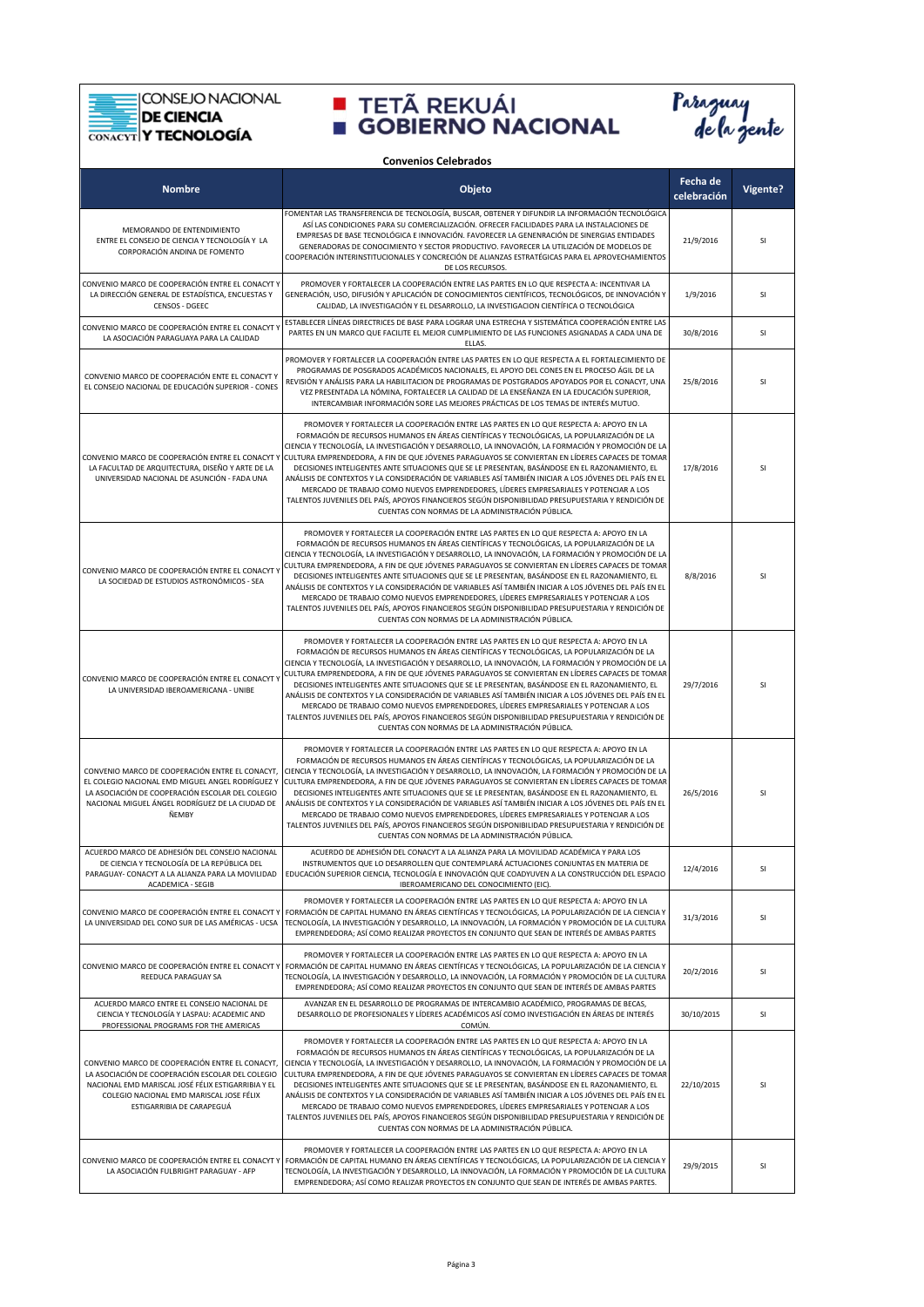CONSEJO NACIONAL

### **EXAMPLE CONSEJO NACIONAL DE CIENCIA<br>CONACYT Y TECNOLOGÍA**



| <b>Convenios Celebrados</b>                                                                                                                                                                                                                                                    |                                                                                                                                                                                                                                                                                                                                                                                                                                                                                                                                                                                                                                                                                                                                                                                                                                                               |                         |          |
|--------------------------------------------------------------------------------------------------------------------------------------------------------------------------------------------------------------------------------------------------------------------------------|---------------------------------------------------------------------------------------------------------------------------------------------------------------------------------------------------------------------------------------------------------------------------------------------------------------------------------------------------------------------------------------------------------------------------------------------------------------------------------------------------------------------------------------------------------------------------------------------------------------------------------------------------------------------------------------------------------------------------------------------------------------------------------------------------------------------------------------------------------------|-------------------------|----------|
| <b>Nombre</b>                                                                                                                                                                                                                                                                  | Objeto                                                                                                                                                                                                                                                                                                                                                                                                                                                                                                                                                                                                                                                                                                                                                                                                                                                        | Fecha de<br>celebración | Vigente? |
| CONVENIO DE COOPERACIÓN EN INVESTIGACIÓN ENTRE<br>FUNDACAO DE AMPARO Á PESQUISA DO ESTADO DE SAO<br>PAULO (FAPESP), BRASIL Y EL CONACYT                                                                                                                                        | COOPERACIÓN CIENTÍFICA Y TECNOLÓGICA ENTRE LOS INVESTIGADORES DEL CONACYT Y EL ESTADO DE SAO PAULO-<br>BRASIL, A TRAVES DEL FINANCIAMIENTO DE PROYECTOS DE INVESTIGACIÓN CONJUNTA.                                                                                                                                                                                                                                                                                                                                                                                                                                                                                                                                                                                                                                                                            | 1/9/2015                | SI       |
| CONVENIO MARCO DE COOPERACIÓN ENTRE EL CONACYT Y<br>LA UNIVERSIDAD SAN IGNACIO DE LOYOLA - USIL                                                                                                                                                                                | PROMOVER Y FORTALECER LA COOPERACIÓN ENTRE LAS PARTES, EN LO QUE RESPECTA AL APOYO EN LA<br>FORMACIÓN DE LOS RECURSOS HUMANOS EN ÁREAS CIENTÍFICA Y TECNOLÓGICAS, LA POPULARIZACIÓN DE LA<br>CIENCIA Y LA TECNOLOGÍA, A LA INVESTIGACIÓN Y DESARROLLO, A LA INNOVACIÓN, LA FORMACIÓN Y<br>PROMOCIÓN DE LA CULTURA EMPRENDEDORA, ASÍ COMO REALIZAR PROYECTOS EN CONJUNTO QUE SEAN DE<br>INTERÉS DE AMBAS PARTES.                                                                                                                                                                                                                                                                                                                                                                                                                                               | 18/8/2015               | SI       |
| CONVENIO MARCO DE COOPERACIÓN ENTRE EL CONACYT Y<br>LA SOCIEDAD CIENTÍFICA DEL PARAGUAY - SCP                                                                                                                                                                                  | PROMOVER Y FORTALECER LA COOPERACIÓN ENTRE LAS PARTES, EN LO QUE RESPECTA A APOYO A LA FORMACIÓN<br>DE RECURSOS HUMANOS EN ÁREAS CIENTÍFICAS Y TECNOLÓGICAS, LA POPULARIZACIÓN DE LA CIENCIA Y LA<br>TECNOLOGÍA, LA INVESTIGACIÓN Y EL DESARROLLO, LA INNOVACIÓN, LA FORMACIÓN Y PROMOCIÓN DE LA<br>CULTURA EMPRENDEDORA, ASÍ COMO REALIZAR PROYECOS EN CONJUNTO QUE SEAN DE INTERÉS DE AMBAS<br>PARTES.                                                                                                                                                                                                                                                                                                                                                                                                                                                      | 31/7/2015               | SI       |
| ACUERDO DE COOPERACIÓN CIENTÍFICA ENTRE EL CONSEJO<br>DE INVESTIGACIÓN NACIONAL DE ITALIA (CNR) Y EL<br>CONACYT                                                                                                                                                                | FORTALECER LA COOPERACIÓN EN EL CAMPO DE LA INVESTIGACIÓN CIENTÍFICA ENTRE PARAGUAY E ITALIA. LAS<br>PARTES SE COMPROMETEN, DE ACUERDO CON LOS PRINCIPIOS DE IGUALDAD Y BENEFICIO MUTUO, A PROMOVER<br>Y APOYAR LA COOPERACIÓN ENTRE INVESTIGADORES CALIFICADOS DE AMBAS INSTITUCIONES EN LAS ÁREAS DE<br>INVESTIGACIÓN DE ESPECIAL INTERÉS PARA AMBAS PARTES.                                                                                                                                                                                                                                                                                                                                                                                                                                                                                                | 14/7/2015               | SI       |
| CONVENIO MARCO DE COOPERACIÓN ENTRE EL CONACYT Y<br>EL CENTRO DE ESTUDIOS AMBIENTALES Y SOCIALES -<br>CEAMSO                                                                                                                                                                   | PROMOVER Y FORTALECER LA COOPERACIÓN ENTRE LAS PARTES, EN LO QUE RESPECTA AL APOYO EN LA<br>FORMACIÓN DE LOS RECURSOS HUMANOS EN ÁREAS CIENTÍFICAS Y TECNOLÓGICAS, LA POPULARIZACIÓN DE LA<br>CIENCIA Y LA TECNOLOGÍA, A LA INVESTIGACIÓN Y DESARROLLO, A LA INNOVACIÓN, LA FORMACIÓN Y<br>PROMOCIÓN DE LA CULTURA EMPRENDEDORA, ASÍ COMO REALIZAR PROYECTOS EN CONJUNTO QUE SEAN DE<br>INTERÉS DE AMBAS PARTES.                                                                                                                                                                                                                                                                                                                                                                                                                                              | 6/5/2015                | SI       |
| CONVENIO DE COOPERACIÓN ENTRE LA COMISIÓN<br>NACIONAL DE EVALUACIÓN Y ACREDITACIÓN<br>UNIVERSITARIA CONEAU DE ARGENTINA Y EL CONACYT DE<br>LA REPÚBLICA DEL PARAGUAY PARA EL INTERCAMBIO DE<br>EXPERTOS EN PROCESOS DE EVALUACIÓN Y PARTICIPACIÓN<br>DE ACTIVIDADES ACADÉMICAS | ESTABLECER LAS CONDICIONES PARA EL INTERCAMBIO DE EXPERTOS EN ACTIVIDADES DE EVALUACIÓN Y<br>PARTICIPACIÓN DE ACTIVIDADES ACADÉMICAS ENTRE LAS PARTES.                                                                                                                                                                                                                                                                                                                                                                                                                                                                                                                                                                                                                                                                                                        | 4/11/2014               | SI       |
| ACUERDO MARCO DE COOPERACIÓN ENTRE EL CONACYT Y<br>EL COLEGIO POLITÉCNICO COOPERATIVA MULTIACTIVA<br>CAPIATÁ LIMITADA                                                                                                                                                          | PROMOVER Y FORTALECER LA COOPERACIÓN ENTRE LAS PARTES EN LO QUE RESPECTA A: APOYO EN LA<br>FORMACIÓN DE RECURSOS HUMANOS EN ÁREAS CIENTÍFICAS Y TECNOLÓGICAS, LA POPULARIZACIÓN DE LA<br>CIENCIA Y TECNOLOGÍA, LA INVESTIGACIÓN Y DESARROLLO, LA INNOVACIÓN, LA FORMACIÓN Y PROMOCIÓN DE LA<br>CULTURA EMPRENDEDORA.                                                                                                                                                                                                                                                                                                                                                                                                                                                                                                                                          | 29/8/2014               | SI       |
| ACUERDO MARCO DE COOPERACIÓN ENTRE EL CONACYT Y<br>EL PMI CAPÍTULO ASUNCIÓN PARAGUAY                                                                                                                                                                                           | PROMOVER Y FORTALECER LA COOPERACIÓN ENTRE LAS PARTES EN LO QUE RESPECTA A: APOYO EN LA<br>FORMACIÓN DE RECURSOS HUMANOS EN ÁREAS CIENTÍFICAS Y TECNOLÓGICAS, LA POPULARIZACIÓN DE LA<br>CIENCIA Y TECNOLOGÍA, LA INVESTIGACIÓN Y DESARROLLO, LA INNOVACIÓN, LA FORMACIÓN Y PROMOCIÓN DE LA<br>CULTURA EMPRENDEDORA.                                                                                                                                                                                                                                                                                                                                                                                                                                                                                                                                          | 29/8/2014               | SI       |
| CONVENIO MARCO DE COOPERACIÓN CIENTÍFICA Y<br>TECNOLÓGICA ENTRE EL CONACYT - PARAGUAY Y EL<br>CONSEJO NACIONAL DE INVESTIGACIONES CIENTÍFICAS Y<br>TÉCNICAS CONICET - ARGENTINA                                                                                                | FACILITAR EL BENFICIO MUTUO EN EL INTERCAMBIO ACADÉMICO Y LA COOPERACIÓN CIENTÍFICA Y TECNOLÓGICA<br>ENTRE AMBAS INSTITUCIONES.                                                                                                                                                                                                                                                                                                                                                                                                                                                                                                                                                                                                                                                                                                                               | 9/12/2013               | SI       |
| CONVENIO MARCO DE COOPERACIÓN ENTRE EL CONACYT Y<br>EL INSTITUTO ANDALUZ DE TECNOLOGÍA DE ESPAÑA                                                                                                                                                                               | COLABORAR EN TODAS LAS ÁREAS CIENTÍFICAS FOMENTANDO LA GENERACIÓN DE CONOCIMIENTOS, LA<br>FORMACIÓN Y EL PERFECCIONAMIENTO DE RECURSOS HUMANOS Y LA TRANSFERENCIA DE TECNOLOGÍA.                                                                                                                                                                                                                                                                                                                                                                                                                                                                                                                                                                                                                                                                              | 1/8/2013                | SI       |
| CONVENIO MARCO ENTRE EL CONACYT Y EL PARQUE<br><b>URUGUAY</b>                                                                                                                                                                                                                  | TECNOLÓGICO CANARIO, COMUNA CANARIA, CANELONES PROMOVER LA COLABORACIÓN EN EL CAMPO DE LA INVESTIGACIÓN CIENTÍFICO-TECNOLÓGICA Y DE INNOVACIÓN                                                                                                                                                                                                                                                                                                                                                                                                                                                                                                                                                                                                                                                                                                                | 10/5/2013               | SI       |
| DECLARACIÓN DE INTENCIONES ENTRE EL CONACYT Y LA<br>UNIVERSIDAD ORT URUGUAY                                                                                                                                                                                                    | PROMOVER LA COLABORACIÓN EN EL CAMPO DE INVESTIGACIÓN CIENTÍFICA, TECNOLÓGICA E INNOVACIÓN.                                                                                                                                                                                                                                                                                                                                                                                                                                                                                                                                                                                                                                                                                                                                                                   | 29/1/2013               | SI       |
| DECLARACIÓN DE INTENCIONES ENTRE EL CONACYT Y LA<br>ASOCIACIÓN DE LA INDÚSTRIA ELÉCTRICA- ELECTRÓNICA DE<br>CHILE, AIE                                                                                                                                                         | PROMOVER LA COLABORACIÓN EN EL CAMPO DE LA INVESTIGACIÓN CIENTÍFICO- TECNOLÓGICA Y DE<br>INNOVACIÓN. SEMINARIO CTI, CAPACITACIÓN PARA CTI. PASANTÍA PARA FACILITAR EL INTERCAMBIO ENTRE<br>PROFESIONALES VINCULADOS A AMBAS INSTITUCIONES, INCENTIVAR PROYECTOS ENTRE AMBAS INSTITUCIONES,<br>PROMOVER PROYECTOS CTI.                                                                                                                                                                                                                                                                                                                                                                                                                                                                                                                                         | 28/11/2012              | SI       |
| DECLARACIÓN DE INTENCIONES ENTRE EL CONACYT Y<br>PROSPERITAS CAPITAL PARTNERS DE URUGUAY                                                                                                                                                                                       | PROMOVER LA COLABORACIÓN EN EL CAMPO DE LA INVESTIGACIÓN CIENTÍFICO- TECNOLÓGICA Y DE<br>INNOVACIÓN.                                                                                                                                                                                                                                                                                                                                                                                                                                                                                                                                                                                                                                                                                                                                                          | 24/10/2012              | SI       |
| DECLARACIÓN DE INTENCIONES ENTRE EL CONACYT Y LA<br>CÁMARA NACIONAL DE COMERCIO AUTOMOTRIZ DE<br>CHILE(CAVEM)                                                                                                                                                                  | PROMOVER LA COLABORACIÓN EN EL CAMPO DE LA INVESTIGACIÓN CIENTÍFICO- TECNOLÓGICA Y DE<br>INNOVACIÓN.                                                                                                                                                                                                                                                                                                                                                                                                                                                                                                                                                                                                                                                                                                                                                          | 27/8/2012               | SI       |
| MEMORANDUM DE ENTENDIMIENTO ENTRE EL<br>ORGANISMO NACIONAL DE ACREDITACIÓN (ONA) DEL<br>CONACYT Y EL ORGANISMO URUGUAYO DE ACREDITACIÓN<br>(OUA)                                                                                                                               | ESTABLECER MECANISMOS DE COORDINACIÓN CON OTRAS INSTITUCIONES NACIONALES E INTERNACIONALES A FIN<br>DE FACILITAR LA INTEGRACIÓN Y AMORNIZACIÓN DE LAS ACCIONES RELATIVAS A LA ACREDITACIÓN.                                                                                                                                                                                                                                                                                                                                                                                                                                                                                                                                                                                                                                                                   | 7/9/2011                | SI       |
| ACUERDO DE COOPERACIÓN ENTRE EL CONACYT Y LA<br>ORGANIZACIÓN MULTIDISCIPLINARIA DE APOYO A<br>PROFESORES Y ALUMNOS - OMAPA                                                                                                                                                     | PROMOVER Y FORTALECER LA COOPERACIÓN ENTRE LAS PARTES EN LO QUE RESPECTA A: APOYO EN LA<br>FORMACIÓN DE RECURSOS HUMANOS EN ÁREAS CIENTÍFICAS Y TECNOLÓGICAS, LA POPULARIZACIÓN DE LA<br>CIENCIA Y TECNOLOGÍA, LA INVESTIGACIÓN Y DESARROLLO, LA INNOVACIÓN, LA FORMACIÓN Y PROMOCIÓN DE LA<br>CULTURA EMPRENDEDORA, A FIN DE QUE JÓVENES PARAGUAYOS SE CONVIERTAN EN LÍDERES CAPACES DE TOMAR<br>DECISIONES INTELIGENTES ANTE SITUACIONES QUE SE LE PRESENTAN, BASÁNDOSE EN EL RAZONAMIENTO, EL<br>ANÁLISIS DE CONTEXTOS Y LA CONSIDERACIÓN DE VARIABLES ASÍ TAMBIÉN INICIAR A LOS JÓVENES DEL PAÍS EN EL<br>MERCADO DE TRABAJO COMO NUEVOS EMPRENDEDORES, LÍDERES EMPRESARIALES Y POTENCIAR A LOS<br>TALENTOS JUVENILES DEL PAÍS, APOYOS FINANCIEROS SEGÚN DISPONIBILIDAD PRESUPUESTARIA Y RENDICIÓN DE<br>CUENTAS CON NORMAS DE LA ADMINISTRACIÓN PÚBLICA. | 28/6/2011               | SI       |
| CARTA ACUERDO DE COOPERACIÓN INTERINSTITUCIONAL<br>ENTRE EL CONACYT Y EL PNUD                                                                                                                                                                                                  | ASISTENCIA TÉCNICA ENTRE LA REPÚBLICA DEL PARAGUAY Y EL PROGRAMA DE LAS NACIONES UNIDAS PARA EL<br>DESARROLLO.                                                                                                                                                                                                                                                                                                                                                                                                                                                                                                                                                                                                                                                                                                                                                | 30/10/2008              | SI       |
| ACUERDO ESPECÍFICO DE COOPERACIÓN ENTRE EL MEC, LA<br>EMBAJADA DE FRANCIA, LA ALIANZA FRANCESA DE<br>ASUNCIÓN Y EL CONACYT                                                                                                                                                     | DAR CONTINUIDAD AL PROYECTO PREMIO JUVENIL DE CIENCIAS PIERRE ET MARIE CURIE.                                                                                                                                                                                                                                                                                                                                                                                                                                                                                                                                                                                                                                                                                                                                                                                 | 17/8/2007               | SI       |